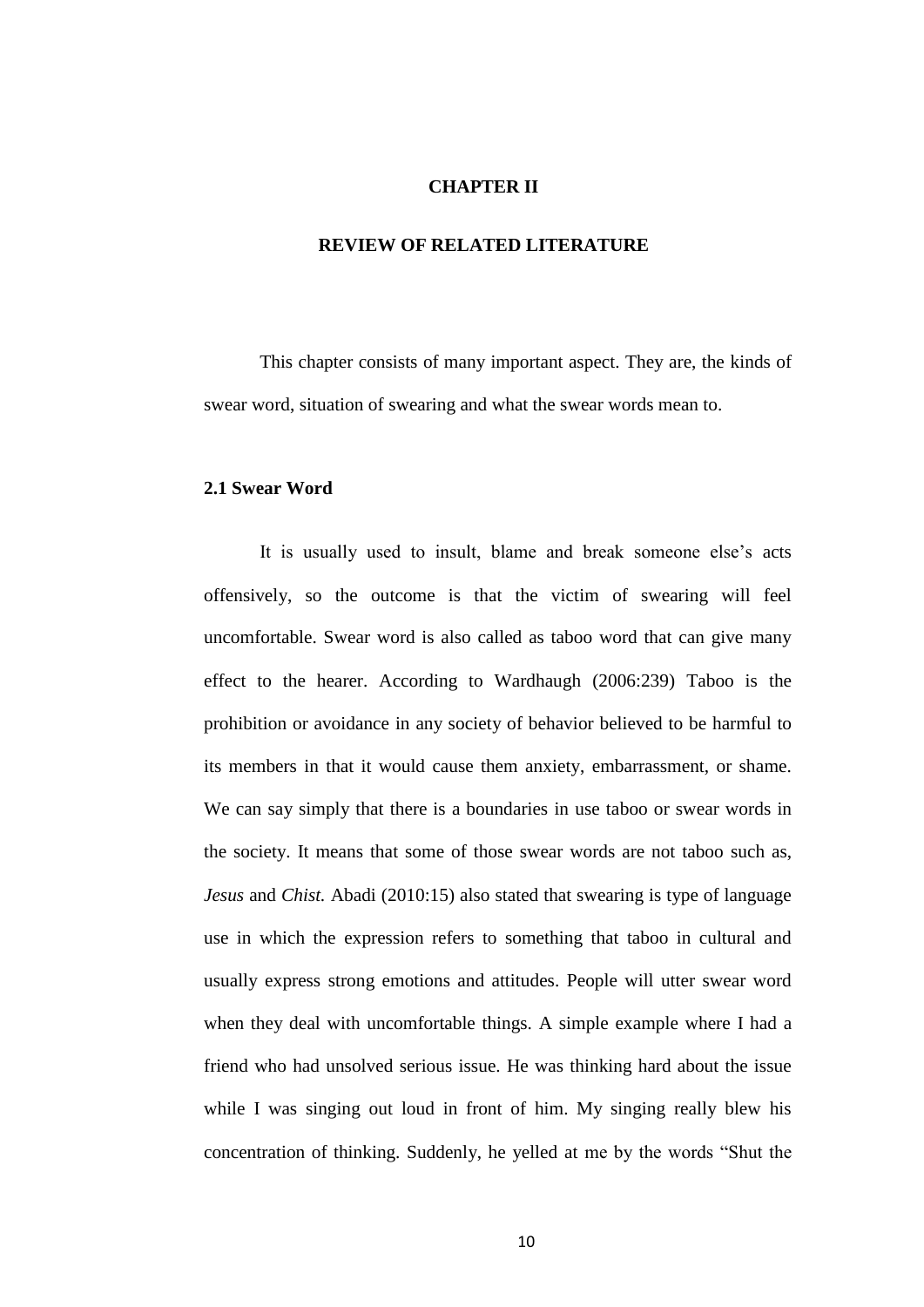*f\*ck* up, dude. How can I think clearly with the noise you are making" actually he could say with better words, such as "Be quiet please, you're so noisy" or "Will you please shut up, I am thinking now". In this case, the word f\*ck is used to tell that he really wanted me to be quiet for a while. F\*ck is all about sex and nothing about sex all at the same time (Fairman, 2009:8). By saying this word, it does not always mean that the speaker shows kind of sex behavior, but they want to take some pressure of saying something, especially in that command words, which the doer really insists someone else to do what she or he wants.

Swear words cannot be expressed to everyone. However, it depends on who you are talking with and what kind of people you are dealing with. It does not really work when younger people use swear words to talk with elder people. However, there is a possibility only if somebody says using swear word to talk with the people who have the same age or less than the swear words' doer. In general, swear words are viewed as indecent and offensive. They could not be spoken because they are commonly not suitable with religion or custom in civilized society (Liedlich, 1973:107 cited in Cipto, 2006:5). It indicates that swear words simply cannot be expressed anytime. People may utter swear word in the certain time when they are in the proper place to be.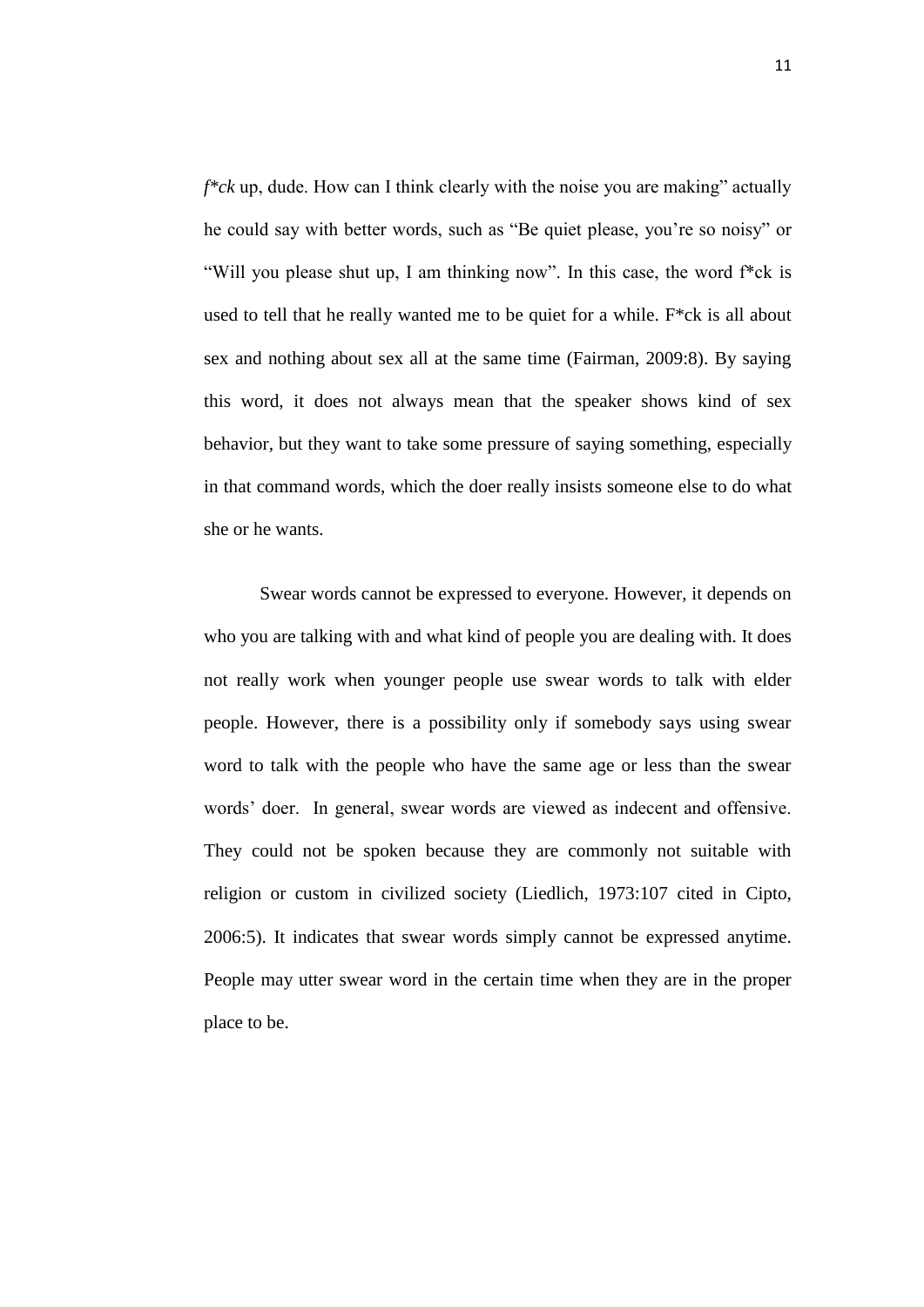## **2.2 The Categories of Swear Words**

According to Wardhaugh (2006:239) Tabooed subjects can vary widely: sex; death; excretion; bodily functions; religious matters; and politics. However in order to do analyzing in this study, the writer might add some references to complete the categories that possibly exist in the related data.

#### **2.2.1 Copulative Term**

Copulative comes from the term couple which means that combination of two person with different gender who are married, and also having committed in sexual contact. This term becomes copulative which means something that connects at once and involves man and woman (Liedlich, 1973:108 in Cipto, 2006:6) One of the examples is "*f\*ck*". The word f\*ck includes in copulative term. Johnson (1996:10) states that *f\*ck* is the mother of all words. Short and effective, it gets to the root of creation.

The word *f\*ck* is also very popular in the past and these days. As Hughes notes, fuck was also among the words omitted from the Oxford English Dictionary, though Farmer and Henley's 1890 dictionary of Slang and Its analogues reported that the word was commonly used (in Battistella, 2005:182). It indicates that there is possibilities that the word *f\*ck* will be used in society now and then. There are the other examples of copulative term, such as, *f\*ck you, f\*ck off, f\*cked up.*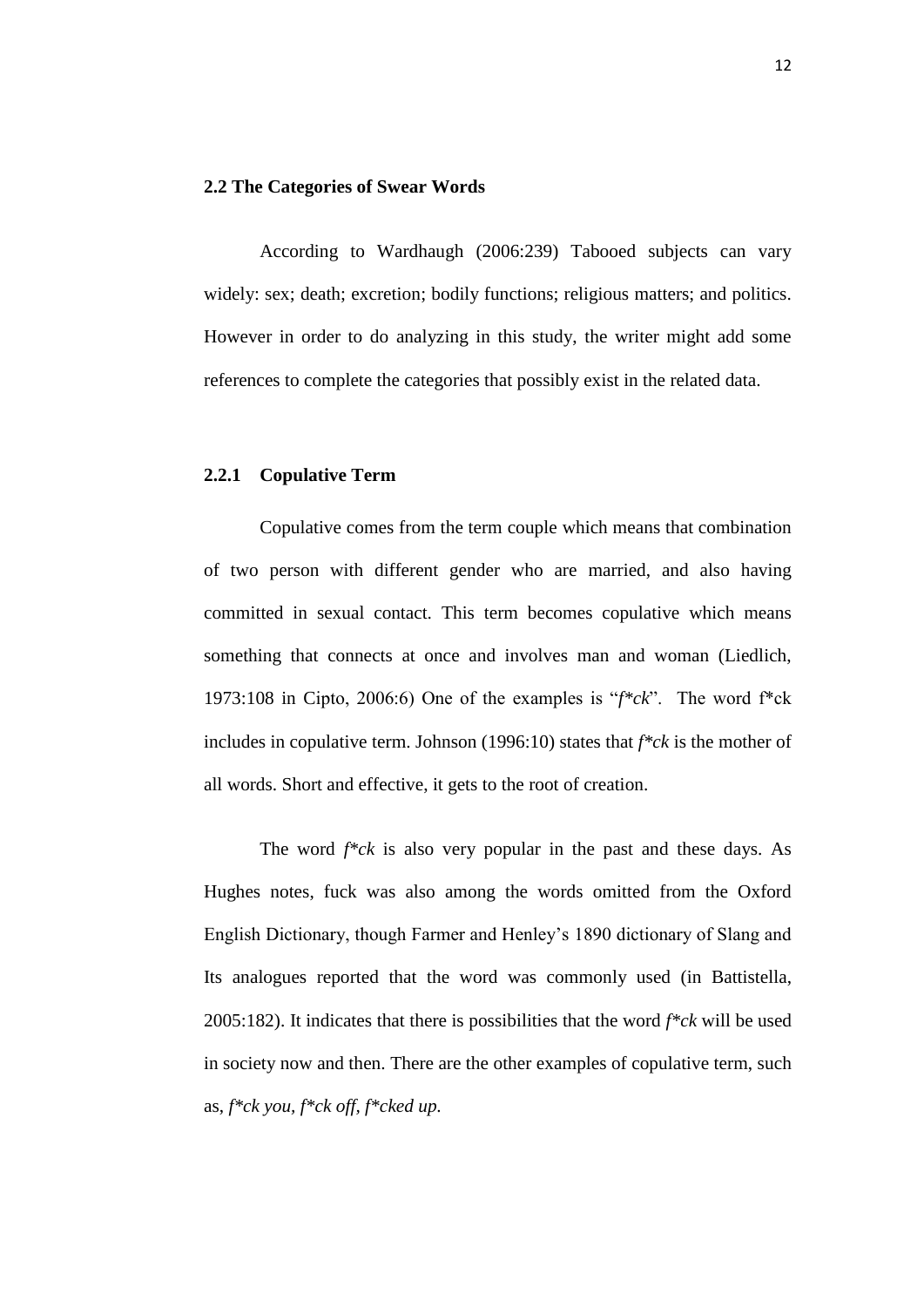## **2.2.2 Excretory Term**

Liedlich states that this term comes from excrete which means to separate and eliminate the solid waste matter or the bowls one's body through the anus (1973:108 in Cipto, 2006:6). Generally speaking, with the secularization of Western society and as the focus of swearing has shifted from the religious mode to the excretory, genital, and copulatory (Huges, 2006:362) Thus, excretory term describes something that comes out from human body, such as feces which is commonly called as *sh\*t.* The word *sh\*t* itself came from the old English scite, which it was told in (Munier, 2010:292)*.* 

The other example of this term is *piss.* As is common with excretory and copulatory terms, *piss* has acquired many idiomatic slang usages in modern varieties of English, although it is generally eschewed in formal print (Huges, 2006:345). It is also clearly told that Piss comes from the vulgar latin pissiare, meaning to urinate. The French call a public urinal a pissoir; the perjorative pissantis a combination of pismire and ant. A pismire is an ant, named for the foul smell of its urine (Munier, 2010:253).

#### **2.2.3 Body Function Term**

This term means that the sex organs of human beings for the production systems for the next generation. The words, which belong to sex organs of being, are for instance cock, rooster, haystack, hay cock (Liedlich,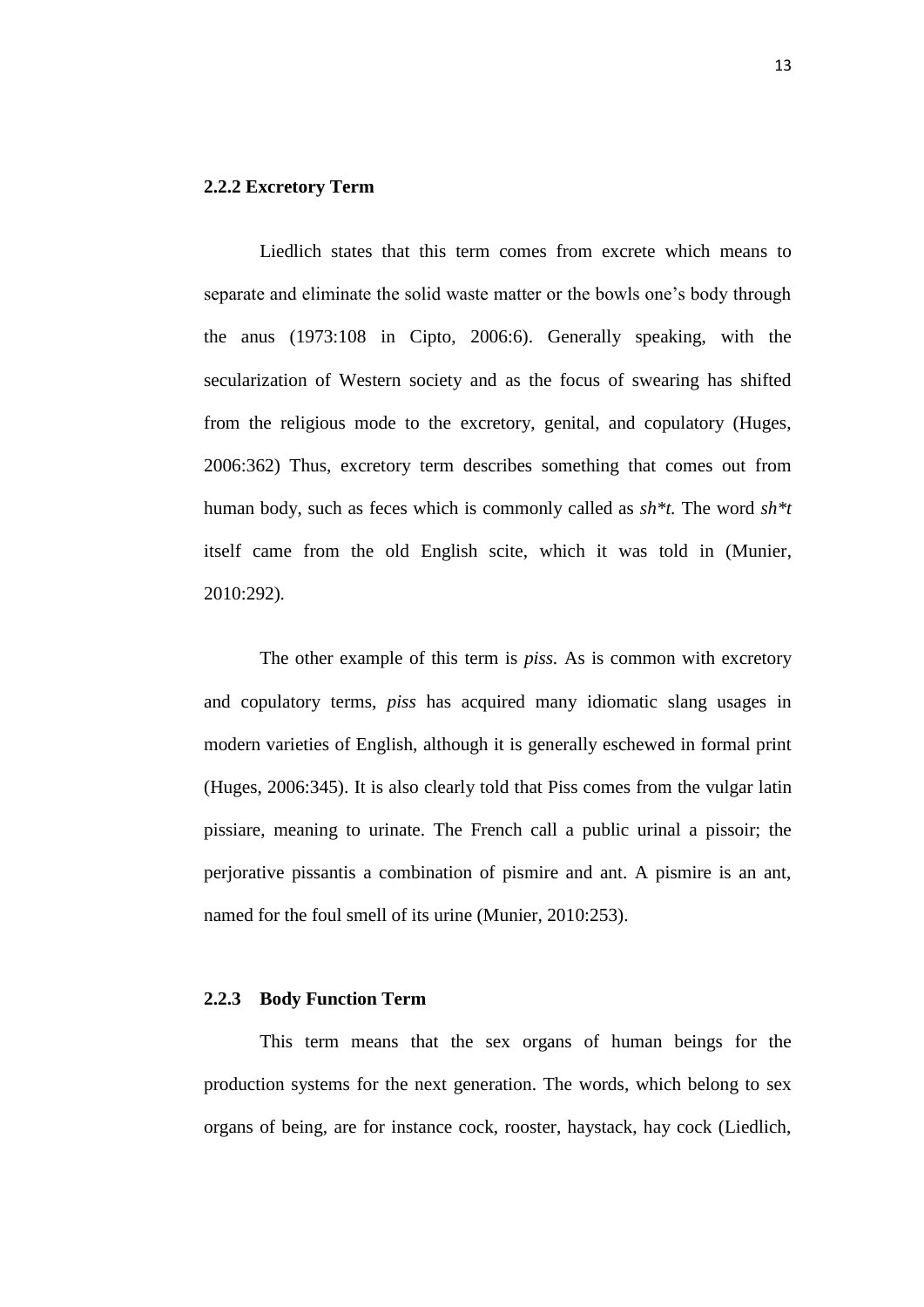1973:108 in Cipto, 2006:7), but mostly American prefer say *d\*ck* instead of *cock* in swearing (Munier, 2010:98) especially in Jackass Number Two. The other example of this term is the word "*ass."* In addition, the word \*ss can be placed as the word to ensure the first words such as, big*-\*ss*, long*-\*ss*, dumb*- \*ss,* etc, which means that the word *\*ss* is intended to express in describing something visually.

## **2.2.4****Sexual Irregularities Term**

Based on Rothwell *bitch* and *chick* are included in this term. Generally, woman is the only object which made this term occurred. The early applications were to a promiscuous or sensual woman, a metaphorical extension of the behavior of a bitch in heat (in Hughes, 2006:24). According to Munier Bitch also is known as a female who is usable to do everything as her partner told, and it could be the terminology of prostitute workers or a slave (Munier, 2010:38). Based on the real meaning, chick is a kind of chicken. Furthermore, chick is known as a young woman (Kipfer, 2007:150) which usually in American movies look sexy and beautiful.

# **2.2.5 Animal Term**

This term is not considered that any animals that exist in this term are dangerous or deadly. In additional, poisonous animals, such as snake and the others as mentioned (Hughes, 2006:11) but there are many common names of animal that are usually used by people these days such as, *dog* and *bullsh\*t.*  Bullsh\*t itself means the excretion of bulls. Based on Munier (2010:55)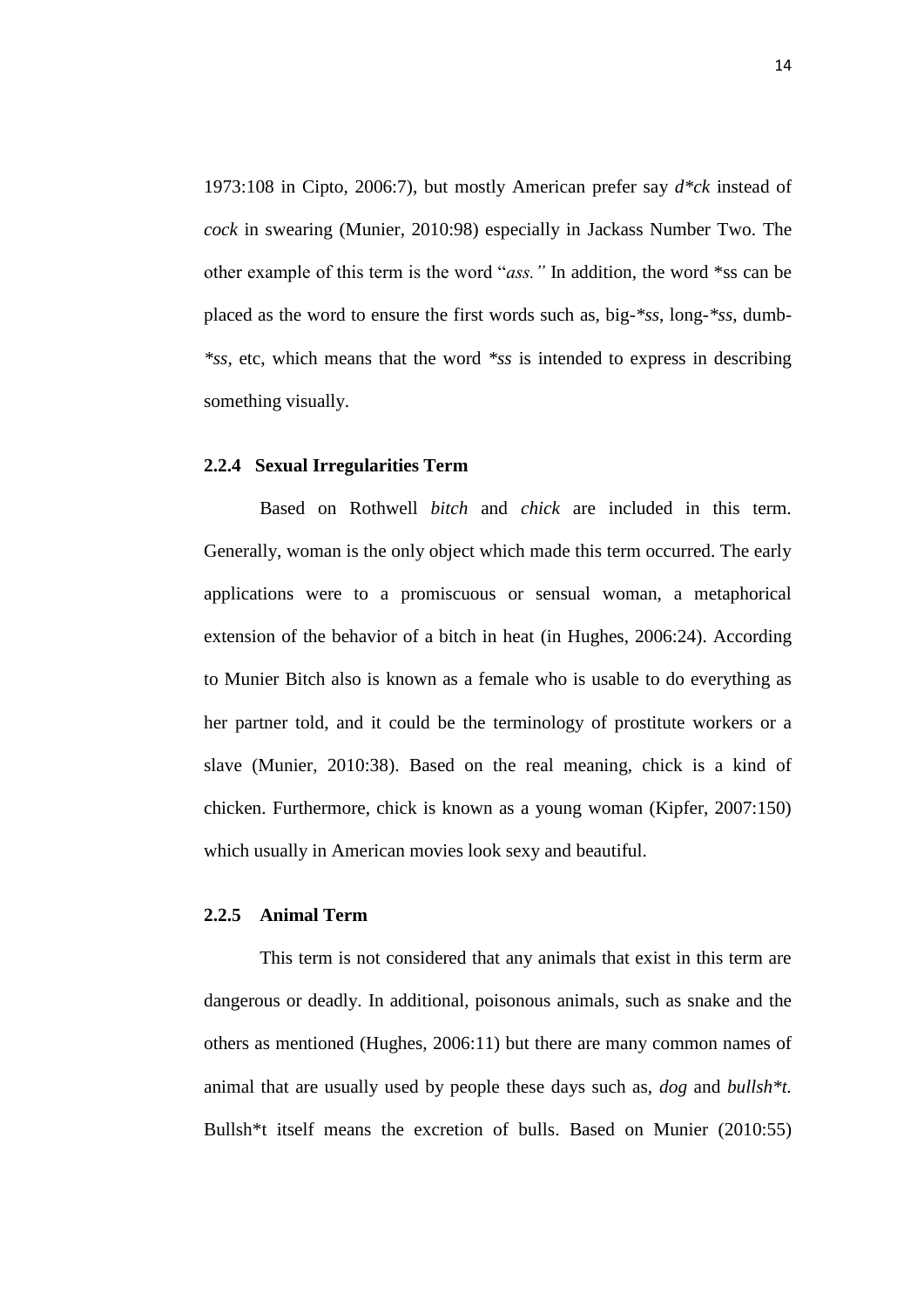dictionary, bullsh\*t means the statement or confess from everyone that is actually not true or lies.

### **2.2.6 Death Term**

Based on Wardhaugh, there is only one swear word which makes people are frightened to deal with, the word is *"Go to hell"* (Cipto, 2006:7). It is usually used by people who get annoyed by somebody else. By saying that words, the speakers wish that the annoyer will get away from them immediately. There are many specific examples that people usually use death term.

## **2.2.7 Racial Term**

The word *nigger* means people who have very black skin. This word came out when the slavery happened in United State of America In hundreds years ago. Slavery is obviously vital, since it embodies in an intensified fashion the demeaning roles of servitude and of being an outsider that have characterized the early roles of black people in Western society (Hughes, 2006:326). This word was popular in the year of slavery where the function is to call black people besides the real name.

#### **2.2.8 Religious Matters Term**

This term is usually used by the people to swear with the name of god. Most people use this term in order to show their expression of many things such as, shocked, tired, hurt and surprised. Here are many words of this term: *jesus, christ, and godd\*mn*. Although the force of the traditional taboos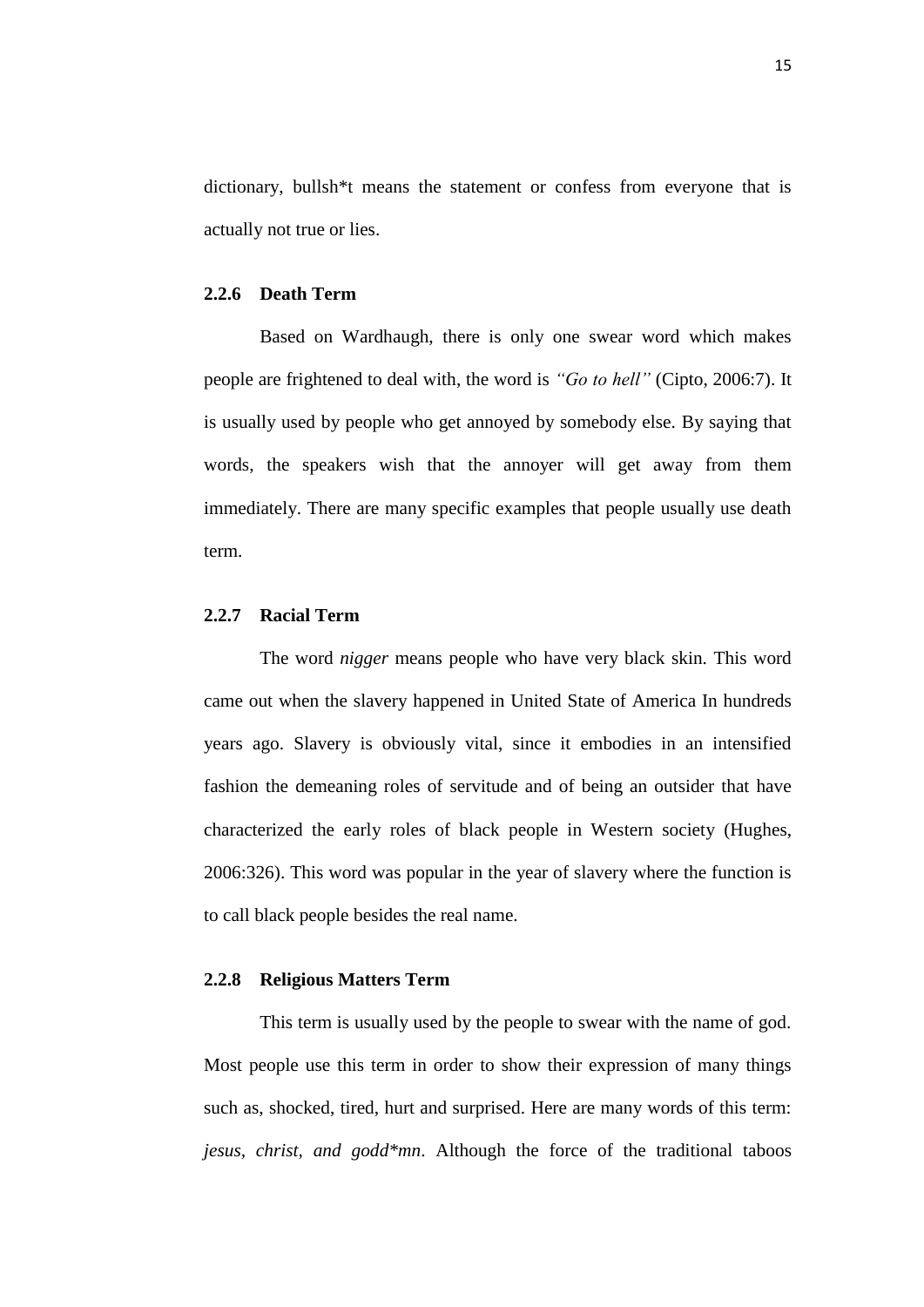against using religious oaths has generally diminished in modern times with the secularization of Western society, they still govern formal public utterances. In the United States the main exception is the use of *godd\*mn* and its various mutations, which have been used by more than one president (Hughes, 2006:389). The previous statement shows that religious matters term is a common term that is possible to be said by all people, including the presidents.

## **2.3 Meaning of Swearing**

Basically, Jackass Number Two consists of many extreme stunts and stupid stuff which involves all the cast members, especially Bam Margera who utters lots of swear words in the certain situations, which consist of funny, dangerous, and surprising on each scene.

By reading the previous study, the writer found a point which is stated as the purpose of swearing in Halaimah's (2005) where there are four purposes that exist in her study. They are creating attention, discrediting, provoking violent confrontation, showing identification and providing catharsis. In addition, all of the meanings that happen in the movie are emotional meaning. Each of purpose is the shadow behind swear words. According to Halimah, swear words are not always taboo, but it can be useful according to how people use it (2005:69). There is an example that is similar with cursing meaning in this study which it is called as creating attention in Halimah's (2005). A conversation between Rabbit and Paul who are the characters of the 8 mile movie.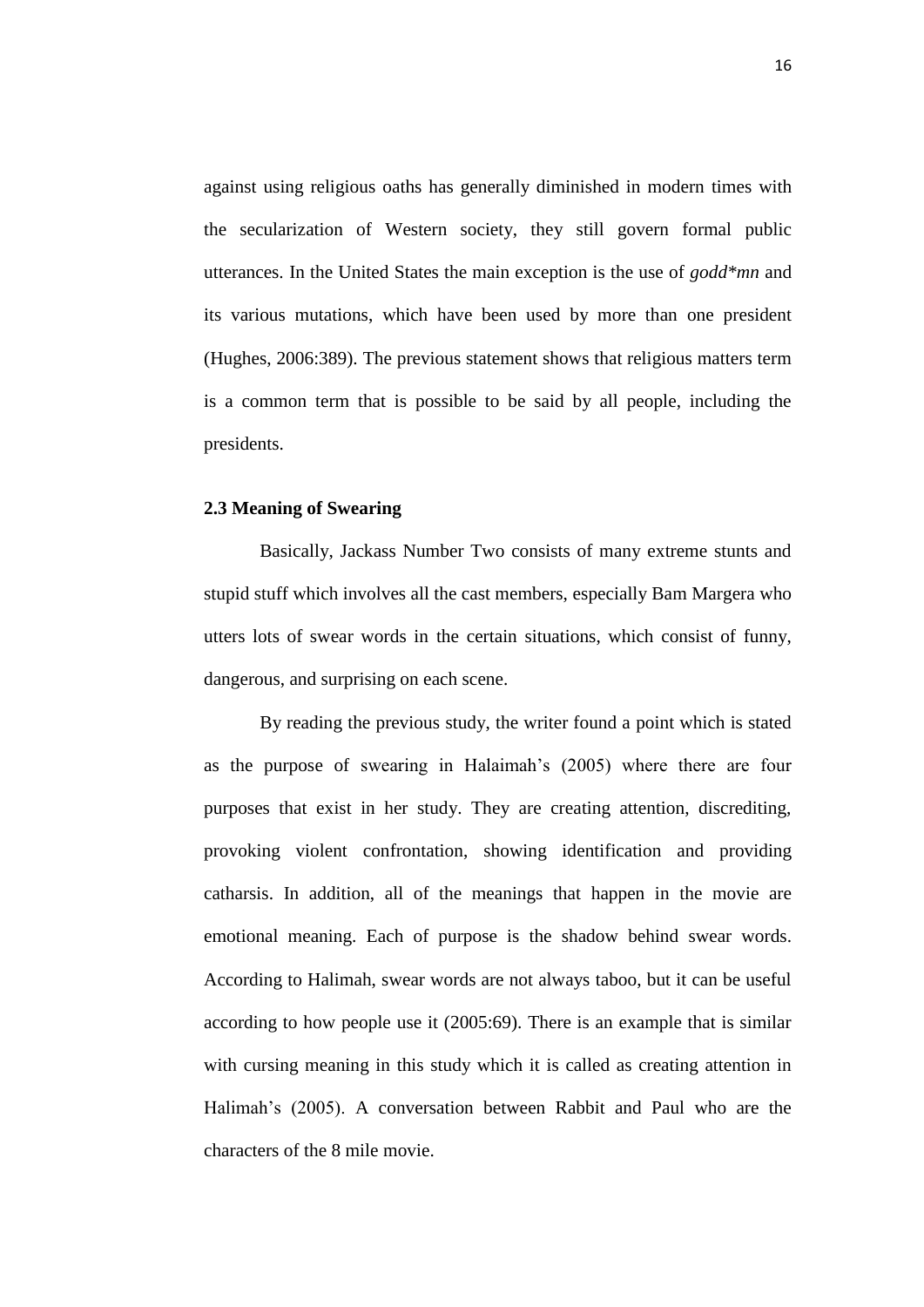| Rabbit | : What's $up?$                             |
|--------|--------------------------------------------|
| Paul   | : $Sh^*t$ , waiting on this slow *ss ride. |

It stated that the word *sh\*t* of Paul means to express that Paul was tired waiting for the ride for so long. In addition, the word *\*ss* indicates that the ride he was waiting really takes a while. The word *\*ss* includes in body function term which is stated in the writer's study as the term that tells something over or too much visually.

#### **2.4 Situation of Swearing**

When people utter swear words, there must be some certain conditions that make people saying them. People use to swear because there are some terrible things happening around them. An example when someone gets hurt by their friend. It is possible for them to say swear words, otherwise they are mad or they are able to do both. In the common situation, swear word is kind of indication where people are annoyed by something that they do not like. A common emotions that frequently happen in the movie "Jackass Number Two" is frustration. It comes out by the doer of swear words which usually gets hurt or feels disturbed by other people. Swearing is thus thought to serve as a way to reduce an individual's own stress level (through the venting of strong emotions such as anger and frustration) and as a way to intensify communication (Ginsburg, Ogletree, & Silakowski, 2003 cited in Vingerhoets et.al, 2013:290). By the previous statement, the writer believes that an anger comes with the sense of antagonism which both are related.

Andersson and Trudgill (2007) emphasized that swearing is an utterance of strong emotions. It is therefore expected to occur in situations in which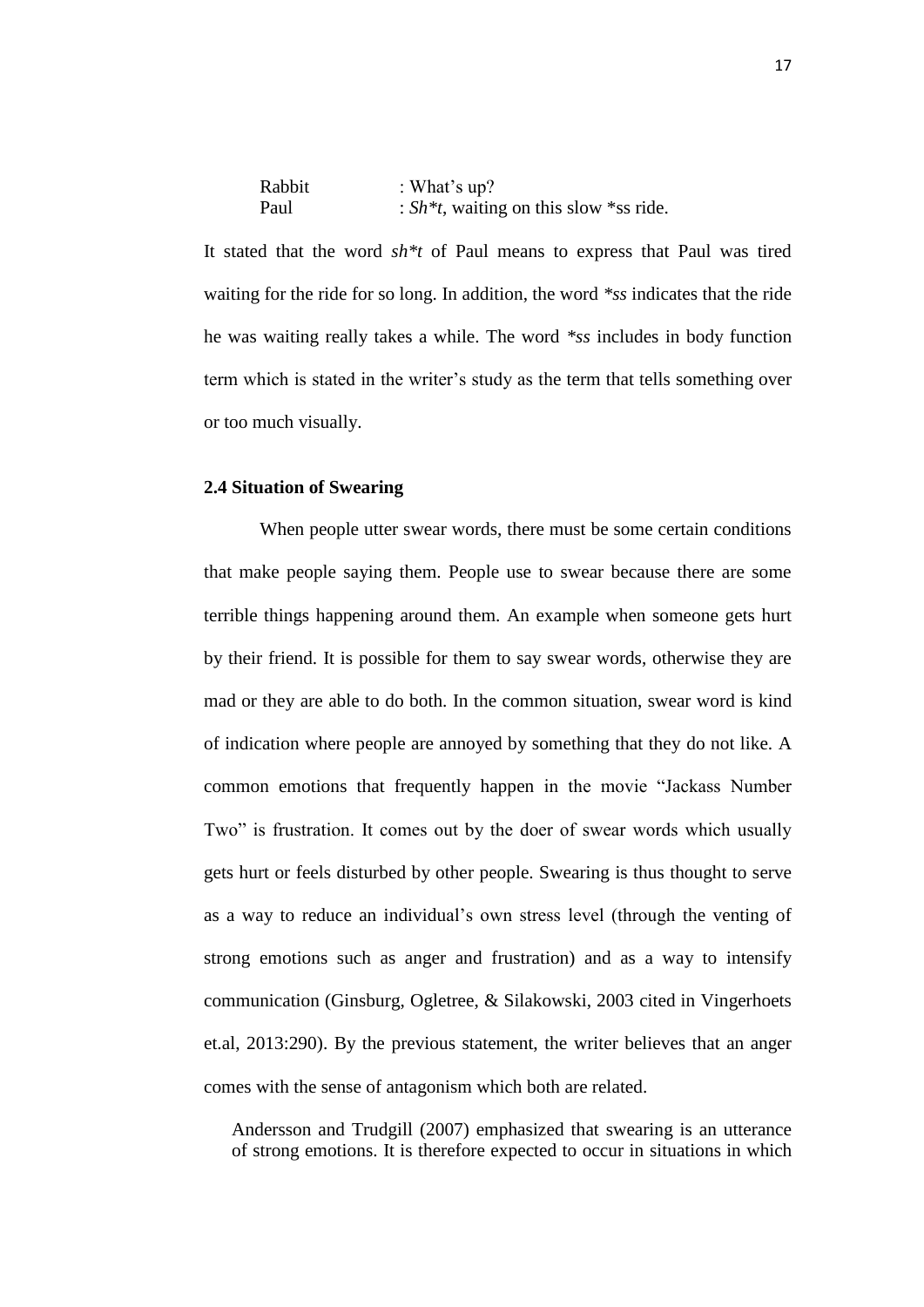a certain strong emotion emerges or when a person expresses a particularly strong attitude towards another person. Indeed, in a survey of over 200 college students, Jay, King, and Duncan (2006) found that anger and frustration were the most frequently mentioned emotions (53%), followed by humor (9%), and pain (6%). Previous research by Jay (2000) yielded similar results, with anger and frustration reported as the primary triggers of swearing (64%), followed by humor (12%), and surprise and sarcasm (5% each) (in Vingerhoets, et.al, 2013:291).

The result of survey above had involved 200 colleges student which was done by many linguists. It describes about the percentage of swear words in many situation where the utterances of swear words happen by the trigger or we can call it as the people who contribute acts to the doer of swear words. Cipto (2005:8) also stated that people are likely to swear when they would like to express antagonism, frustration, surprise, anger, or shock. It tells that there will be always the specific condition when people utter swear words which the utterances is friend-to-friend or the equal level of age in informal condition.

#### **2.5 Review of Related Study**

As his related study, the writer uses a study from previous researcher in the same field as this study. The previous researches were conducted by Budiwanto Cipto (students of Petra University Surabaya) which enriches the categories of swear words to the writer. In additional, there is also Rama Aditya who conducted a thesis that has the same aspect with this thesis. Some explanation of both references is stated below.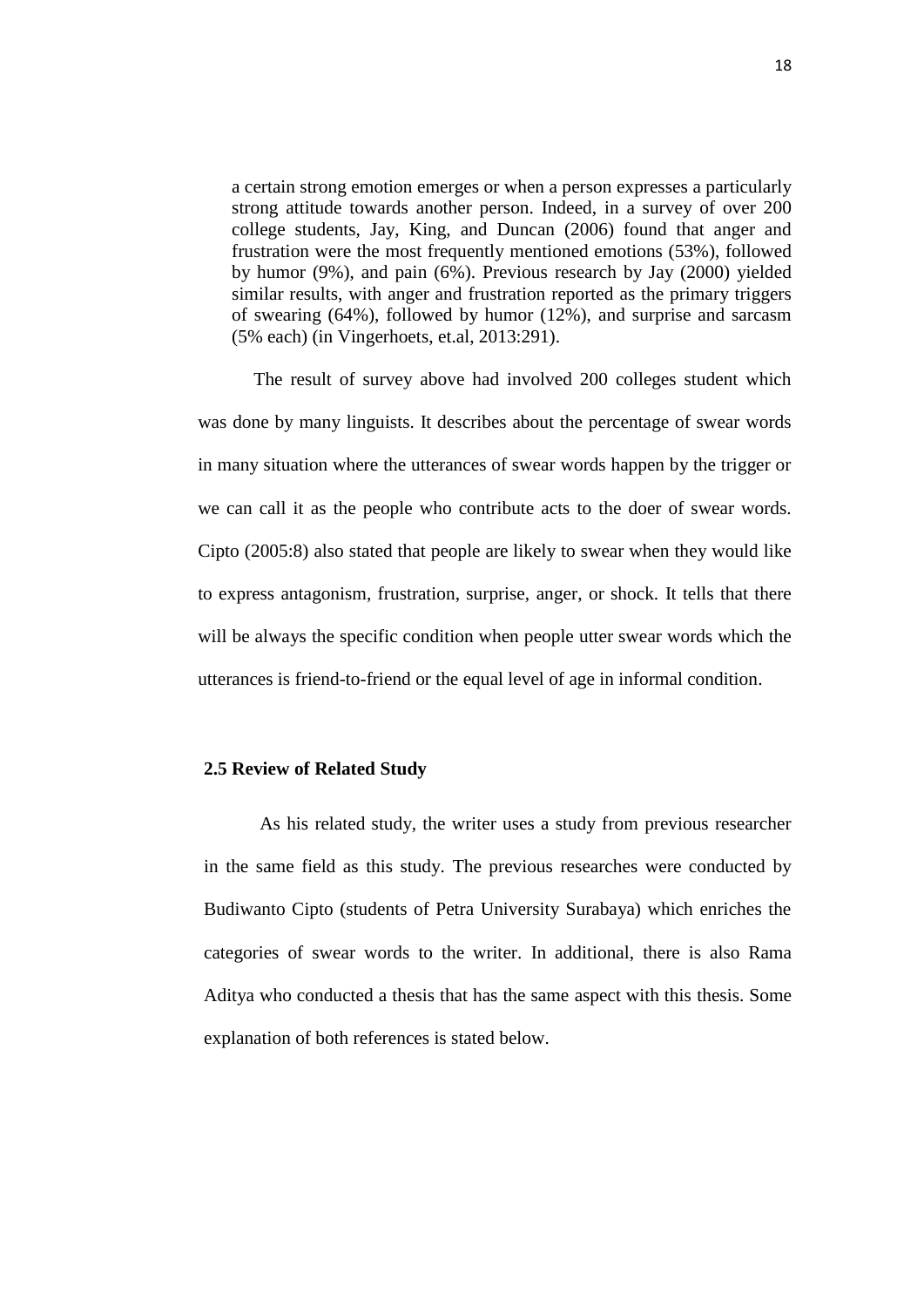#### **2.5.1 An Analysis of Swear Words in Jackass: The Movie**

The research of Budiwanto Cipto (2005) used data from the first Jackass movie where only few conversations happened on that movie. Thus, the movie was made in shorter duration than Jackass Number Two. Roughly, the first Jackass Movie was made with less conversation and action in each scene. In additional, the first movie is little bit because there is barely little conversation among the cast member before doing the scenes. The second movie entitled Jackass Number two is more interesting because the utterance of swear words are much more than the Jackass the Movie. The starting conversation is frequently done before the scene begins.

# **2.5.2 An Analysis of Swear Words Among the Teenager on Klangenan Village of Cirebon Regency**

This thesis was conducted by Rama Aditya where he has analyzed the use of swear word in the local he area lives in. The writer found that the thesis will be easily understand by Indonesian only, especially for the area he was working on. An example is the word "*anjing*" which means a dog in English. Indonesian is well known as a country with so many tribes and language. The word "*anjing*" is called different in each tribe in Indonesia. In the area where Aditya lives, a "dog" is called *kirik* and *pao*. In the other side of Indonesia, it can be called as *patek*, which that word is from Madura, East Java. In the other hand, there is the same thing in the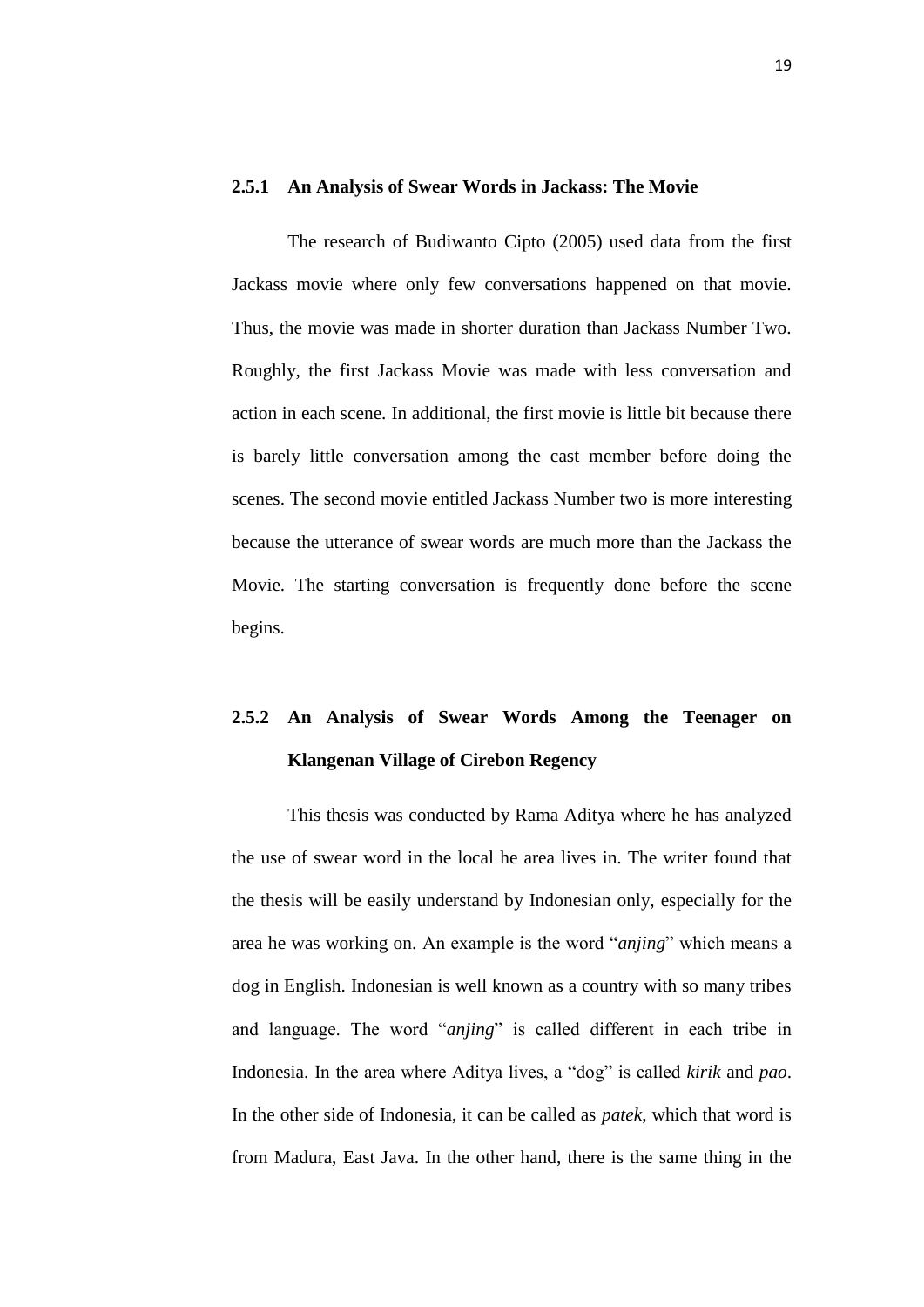thesis of Aditya, where the swear words in his area occur by a group of people which each person in group is a possibility for the others to utter swear words.

#### **2.5.3 "Jackass: The Movie" Vs. "Jackass Number Two"**

Jackass: The Movie is the first movie that was made into bigger screen. The idea of the movie occurred after they re-packed Jackass TV Series which it got started in 1999. Jackass: The making of Jackass: The Movie was quite simple where each cast member starts off every scene by themself without improvising, especially when Bam Margera does the certain scene. An example of Bam Margera's scene: Bam Margera with one cameraman comes into his parents' bed room. He says to the camera:

"It is 12.42 right now and Phill has to be at work at 05.00 in the morning. So, he's trying to get a good night's sleep and I am gonna wake his ass up"

He gets into his parents' room with a barrel of fire crackers. Then, he lights them up and the sound of those firecrackers is so loud. Afterwards. His parents' wake up and there scene is over without any talking. Meanwhile in the "Jackass Number Two", every scene is so different where Bam Margera's scene is always started off with little conversation with the other cast member. But the other cast members are only the complement on the scenes. Their presence is only to come laugh at Bam. At least, they only say some words which makes Bam Margera can utter